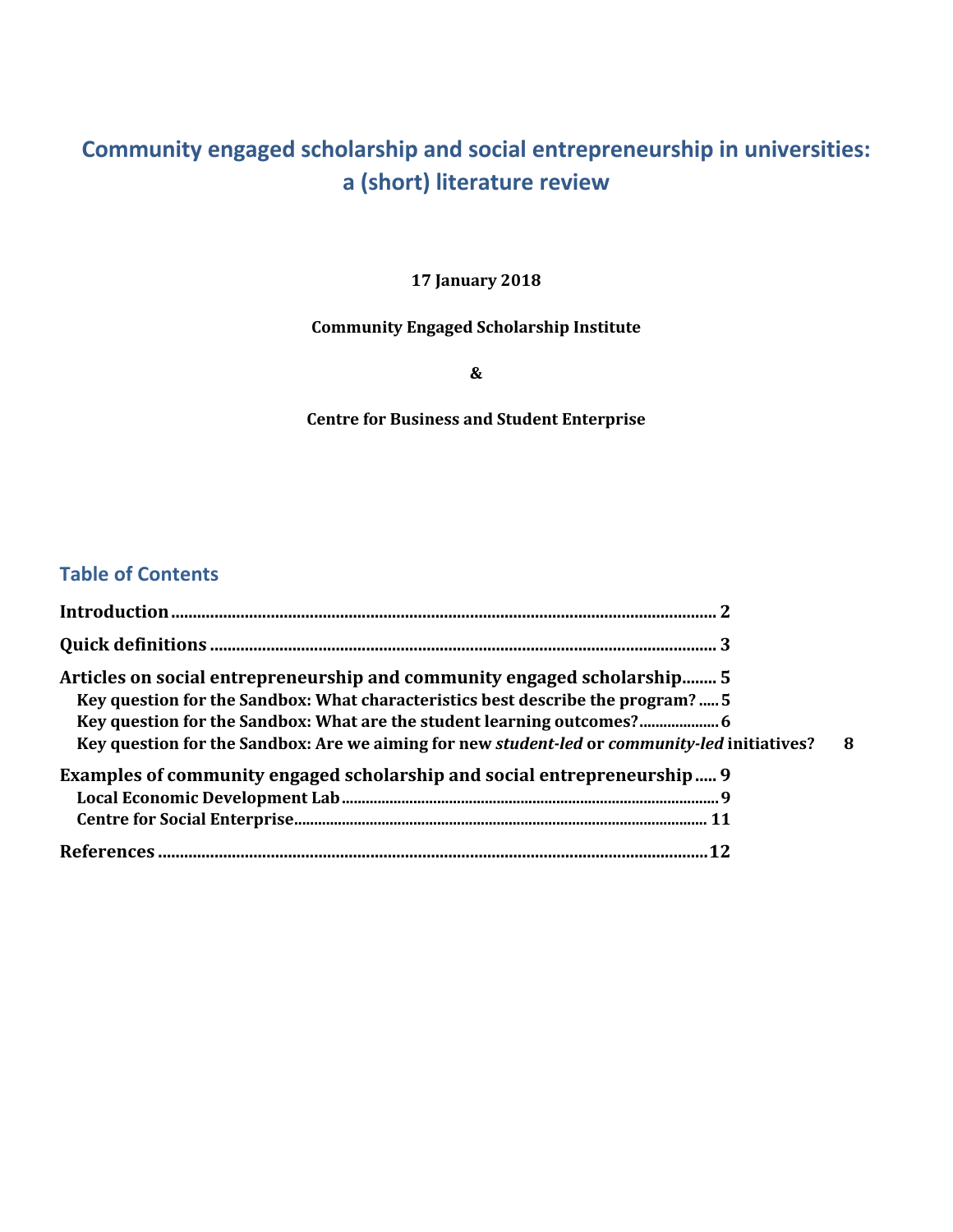## **Introduction**

A review of literature was conducted to identify similarities and differences between community engaged scholarship and social entrepreneurship. The review is part of the evaluation of the Hub Sandbox, and it is intended to inform discussions about how the two approaches can be integrated into a single program.

The purpose of the *evaluation* is to support decisions about the future design of the Hub Sandbox. The evaluation is formative in nature; in other words, the primary purpose is not to pass judgment on the worth of the pilot and whether the program should be run again, but to identify lessons learned and early indications of success.

Key questions discussed in this review that may be relevant to future rounds of the Sandbox:

1. What characteristics best describe the program? Malone and Emmerling (2016) contrast characteristics of civic engagement and social entrepreneurship, and discuss a survey of student perceptions of the two approaches.

2. What are the student learning outcomes? Two articles discuss the skills and competencies associated with each approach (Kraemer 2016; Brammer et al. 2012). The Sandbox could usefully reflect on the ideal characteristics of students selected for the program, as well as the outcomes being offered to students.

3. **What is the role of community?** McBride and Myln (2016) contrast the different roles for the "community."

This review concludes with two examples. Some universities have organized hubs that brought together several types of efforts for community impact – including CES, social entrepreneurship - for information sharing and joint programming. These initiatives, often engage in activities that bring students and community members together in co-developing projects.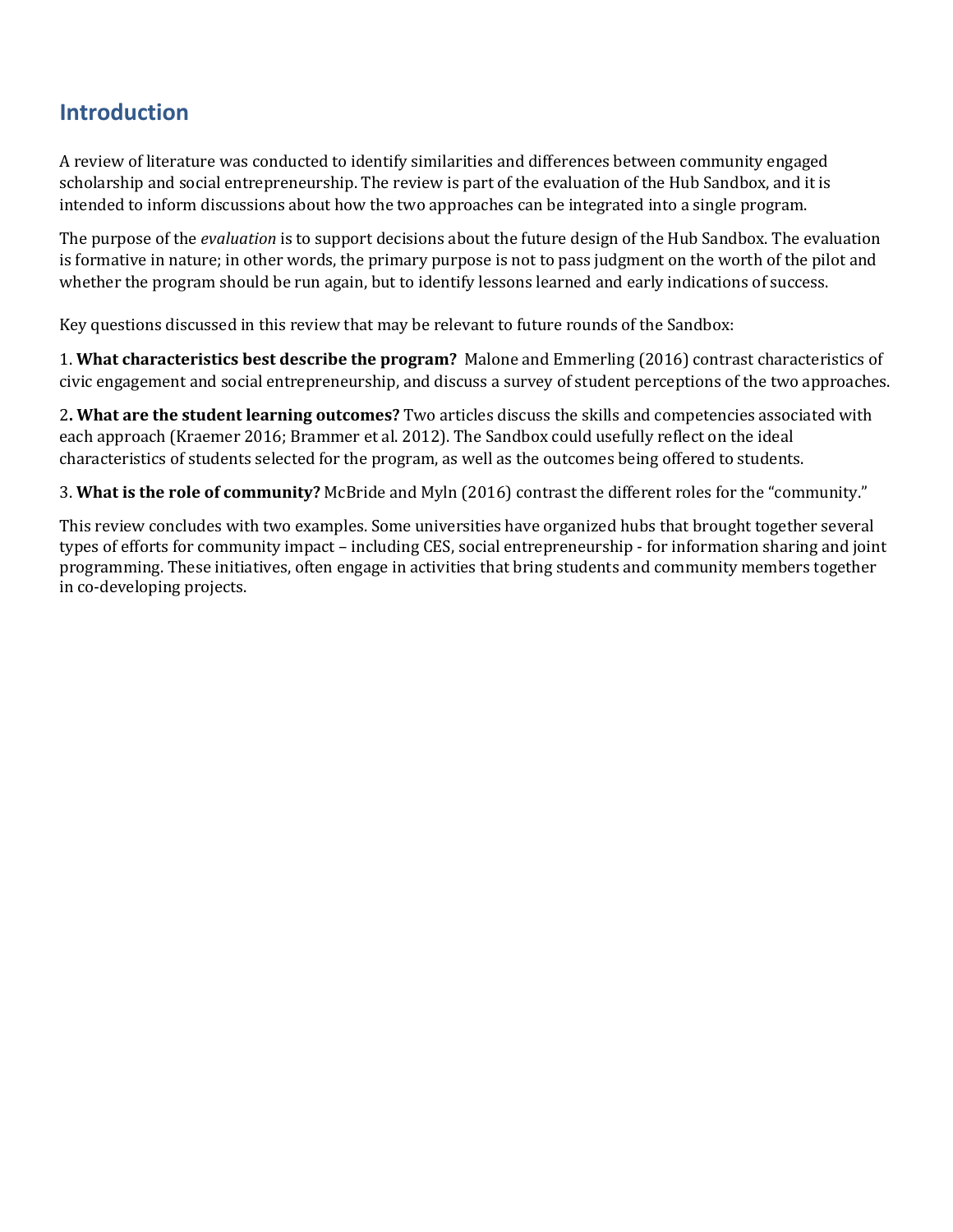# **Quick definitions**

Universities are increasingly encouraging faculty, staff, researchers, and students to think about how their activities impact their communities and society at large.

One way is through incorporating **community engagement** and **community engaged scholarship** into all aspects of their work including research, teaching, and service learning. Community engagement in academia is defined as "the collaboration between institutions of higher education and their larger communities for the mutually beneficial exchange of knowledge and resources in a context of partnership and reciprocity" (Carnegie Foundation for the Advancement of Teaching, n.d.). What makes an activity "scholarship" is work that is public, peer-reviewed, and available in a platform that others may build on (Community Engaged Scholarship Institute, 2014). 

More recently, universities are using entrepreneurship and "business" innovation to achieve community and social impact. For example, universities are partnering with business and communities to develop and commercialize technologies and techniques (Council of Ontario Universities, 2017). Universities are also supporting students through work-integrated learning opportunities. At the University of Toronto, a network of incubators, accelerators, and programs help more than 200 student-led startup teams connect with mentors to apply their academic knowledge in practical settings (University of Toronto, n.d.).

Much like entrepreneurship, **social entrepreneurship** and **social enterprises** involve applying business practices and market-oriented approaches, but aim to solve social problems (e.g. justice, health, environment, education). Social entrepreneurship tends to focus on the personal qualities of people who start new organizations, while social enterprises tends to focus on the organization (Phills, Deiglmeier, & Miller, 2008). The underlying objective of entrepreneurship and social enterprise is to create social value.

Researchers have turned their attention to the intersections between these two approaches. McBride & Myln (2016) argue that as both social entrepreneurship and civic engagement aim towards social change, there is opportunity to find common ground where the two approaches can work together, thus maximizing impact. Social entrepreneurship may bring creativity and skills in program development and communication, while civic engagement addresses community and sustainability needs. By combining these approaches, social entrepreneurship may develop sustainable solutions to problems, and civic engagement approaches may develop leaders who can encourage support for these solutions.

### **A Note of Caution**

Some advocates of social entrepreneurship may argue that "community engagement" is too comfortable with charity-oriented approaches to engagement, too focused on student learning, and too little concern with sustainable impact on communities (Mcbride & Mlyn, 2015). Proponents of civic engagement on the other hand find that social entrepreneurship is too concerned with business thinking, launching new organizations, and prone to ignore the need for community involvement.

### **A note on "social innovation"**

Social entrepreneurship and social enterprise have also paved way towards another construct, social innovation (Phills et al., 2008). While the Hub Sandbox did not claim to be a "social innovation" program, the term is popular and used with increasing frequency on campuses. The following may be useful in discussions about the goals of the Sandbox program.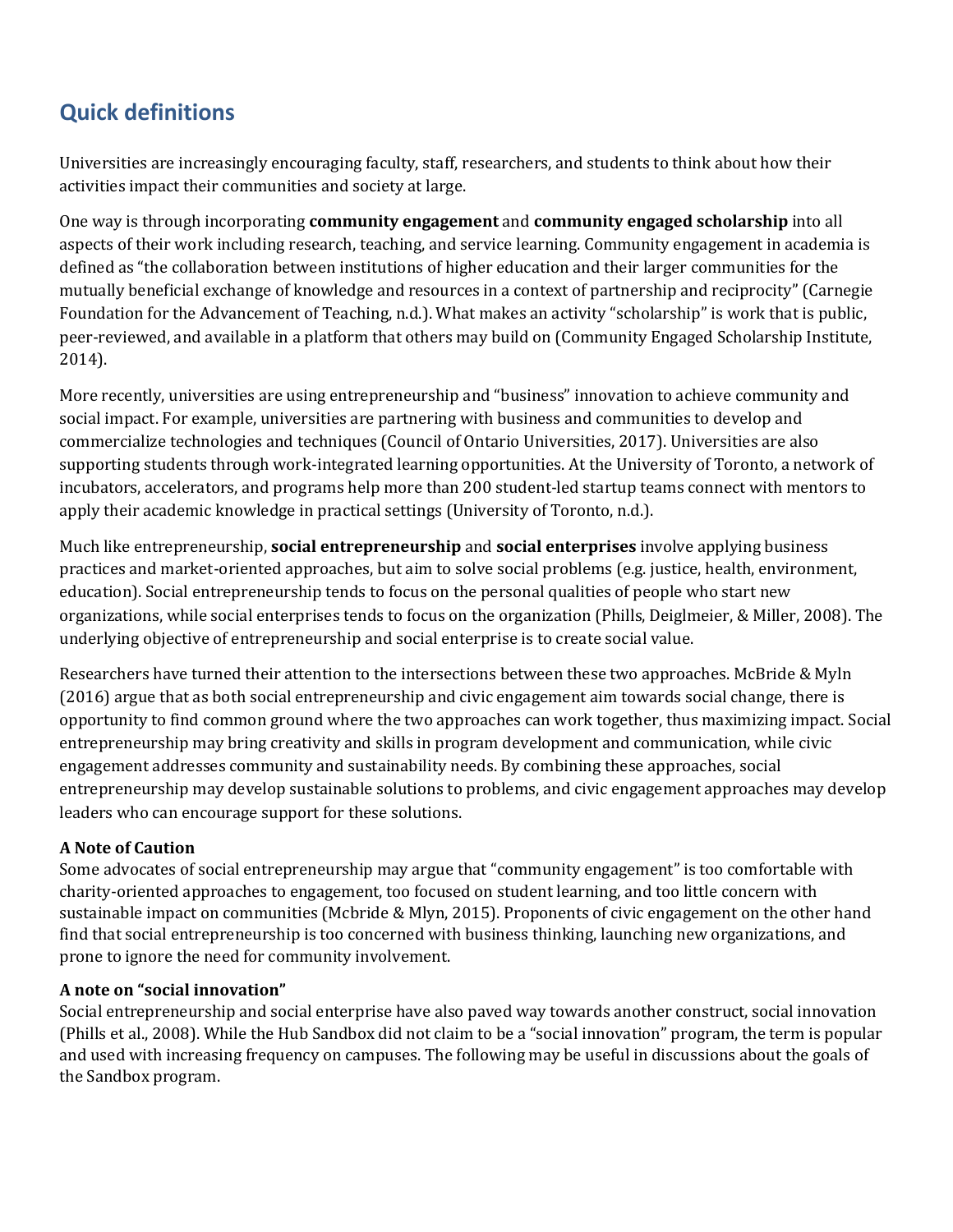Given the many people and organizations working in social innovation, however, there is no consensus on the definition of social innovation (Policy Horizons Canada, 2010; TEPSIE, 2014). Definitions tend to focus on social innovation either through a 'systems' lens (i.e. changing society as a whole), or a 'local' lens (i.e. incremental change at the local level). For example, social innovation has been defined as:

"A novel solution to a social problem that is more effective, efficient, sustainable, or just than existing solutions and for which the value created accrues primarily to society as a whole rather than private individuals" (Phills, Deiglmeier, & Miller, 2008, p. 36).

In general, a social innovation involves a novel application of ideas, in other words, the ideas (not necessarily new) are applied in different contexts (Phills, Deiglmeier, & Miller, 2008).

There is also a variety of views on what makes an innovation 'social'. Some definitions are broad and encompass economic or business innovations, while others emphasize innovations from collaborations with communityactors.

A social entrepreneur or social enterprise generally focuses on solving a problem through a business or product, while a social innovator could be looking to solve a problem through a range of strategies (e.g. nonprofit, government, or for-profit)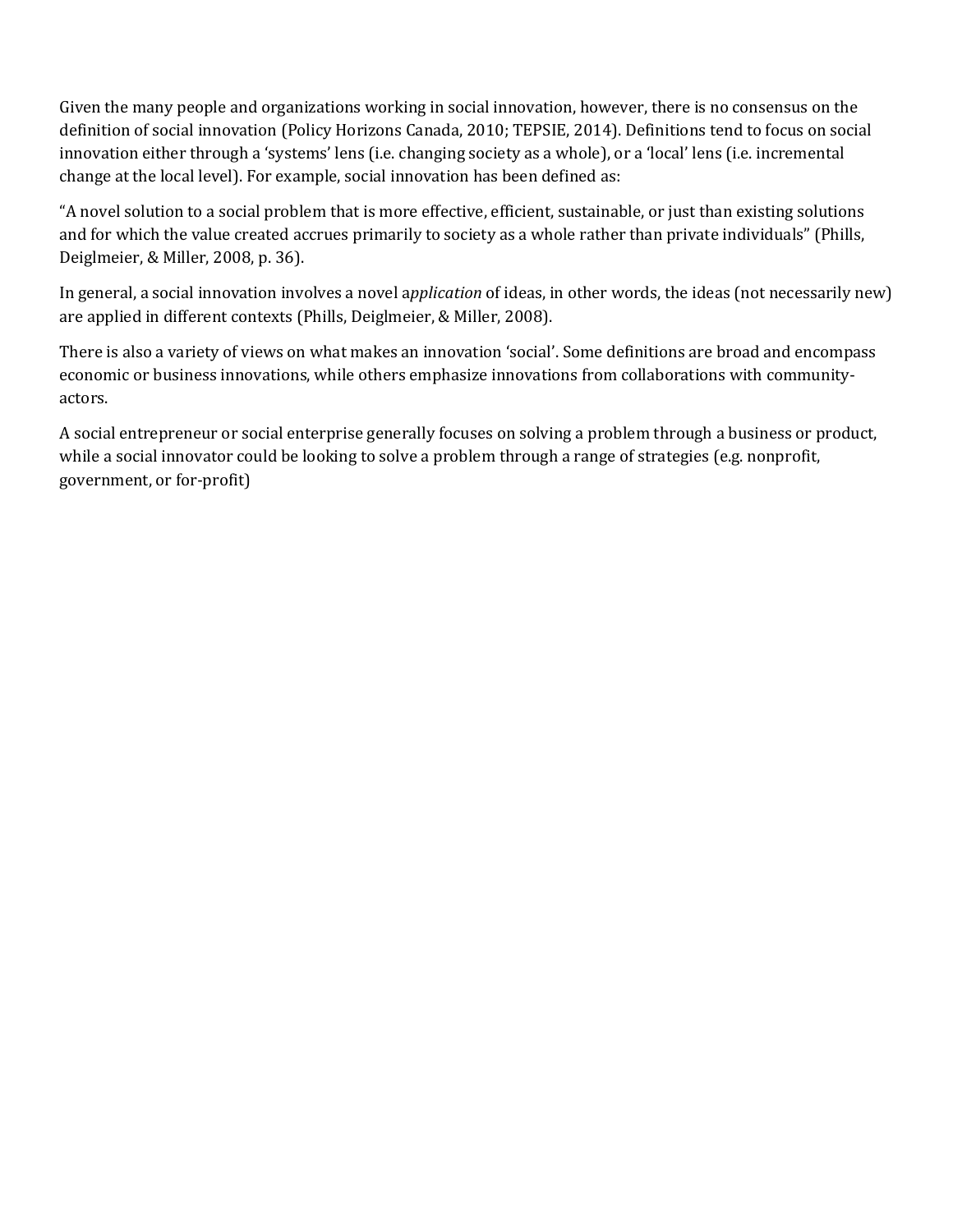## **Articles on social entrepreneurship and community engaged scholarship**

## **Key question for the Sandbox: What characteristics best describe the program?**

(and what messages are we trying to convey to students)?

Malone and Emmerling (2016) explored students' experiences in and perceptions of civic engagement and social entrepreneurship at Duke University (Malone & Emmerling, 2016). In general, **social entrepreneurship** may be associated with the following characteristics:

- Starts from idea that the world presents problems to be solved or innovated upon
- Project based
- Community/public is client in need of innovation and skills
- Values design thinking
- Hero/leader develops project for community
- Leaders are valued for "chutzpah"

#### In comparison, **civic engagement**:

- Starts from idea that world starts with relationships and partnerships and from them emerge the problems to address
- Builds relationships
- Collaborators and co-creators with community
- Ethics of collaboration
- Apprentice in institutional partnership
- Leaders are valued for "humility"

The authors found that students associated SE with completing consultant-generated projects, community as client, and effectiveness through innovative action. In contrast, civic engagement is associated with completing community-generated projects, community as partner, and effectiveness through partnerships and reciprocity.

When students engage with communities, they come with preconceived notions about the work they are about to engage in, along with divergent values, assumptions, and epistemological beliefs. The authors emphasize that social entrepreneurship **and** civic engagement can reinforce power differences – these values, assumptions, and beliefs need to be explored before engaging civically.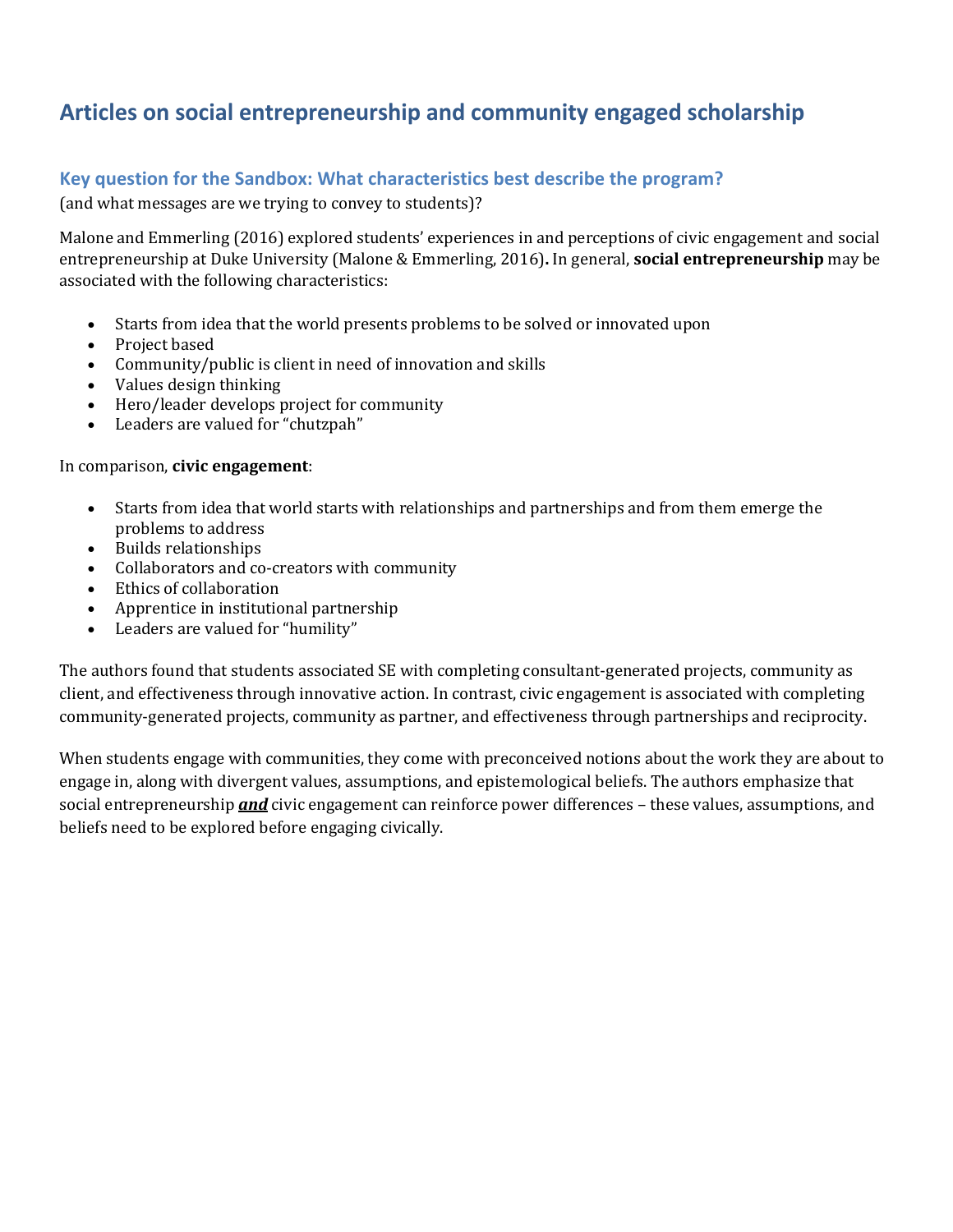## **Key question for the Sandbox: What are the student learning outcomes?**

Universities aim to equip students with the knowledge, competencies, and skills to positively contribute to their communities. Specifically, encouraging involvement in community engaged scholarship and social entrepreneurship can yield such gains for students.

Both social entrepreneurship and civic engagement emphasize self-reflection, systemic thinking, and social responsibility as key knowledge and values. Where they differ is mainly in skills and practice - social entrepreneurship focuses on business modeling, pitching, and team management, while civic engagement focuses on community building, research, and critical thinking.

**Kraemer 2016:** What critical skills and abilities do business school students need to become effective social impact leaders? How do we define these competencies and help students develop them?

Kraemer 2016 explored 39 global programs, mainly open online courses (MOOCs), and other online resource collections for social entrepreneurs to identify the range of skills and abilities education programs are focusing on—and not focusing on (Kraemer, 2016). Most programs reviewed focused on teaching skills, versus helping students discover and build their abilities. Zooming in on skill education, many social impact courses and incubator programs offer little more than classic entrepreneurship instruction—pitching, fundraising, business modelling, and strategy. The author emphasizes that there is room to connect them more clearly to the social impact field and to foster skills that can serve a range of social impact leadership roles.



Based on the review, the author offers several recommendations that social impact educators might consider:

- Developing their ability to individually coach program participants over longer time periods of time and build programs that allow for this. Specifically, coaching which supports reflection of values, life goals, and motivations for entering the social impact field, and has the potential to heighten students' ability to act boldly, find their path, and develop resilience.

- Allowing students to "apprentice with" a problem instead of pushing them to develop quick-fix solutions. This means encouraging them to get deeply inside and even "live" the issue they strive to address. Support them in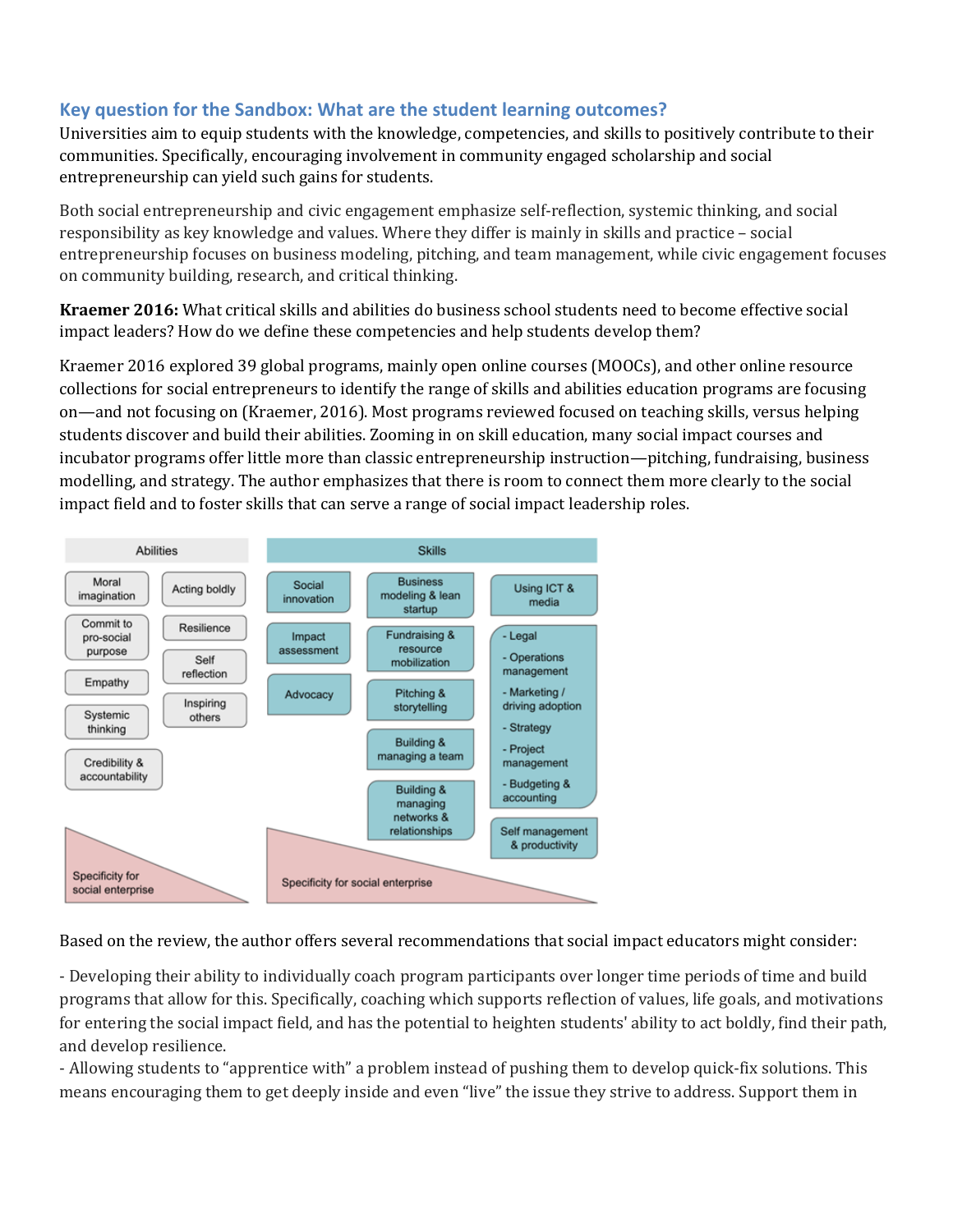experimenting and prototyping to identify leverage points, and build credibility grounded in a deep and systemic understanding that might lead to impactful solutions.

**Brammer et al. 2012:** What are the core competencies in civic engagement?

A review of existing academic programs was conducted by Brammer et al. 2012 to identify core competencies of civic engagement. Competencies or student learning outcomes from 29 colleges and universities in United States that offer minors or majors or student affairs programs in community engagement were gathered and analyzed. The review identified civic knowledge, civic engagement, and experiences as core competencies.

Specifically, knowledge of the systemic nature of oppression and social justice was identified as a key knowledge area. The review also identifies core competencies relevant to knowledge of community/societal issues in local, national, and global contexts. For skills, the review emphasized intercultural competence, leadership, and conflict management, and less emphasis on research and translating theory into practice. Practice was perhaps not so much a core competency area, but mainly for gaining knowledge and skills.

#### *Summary of civic learning outcomes*

| <b>CIVIC KNOWLEDGE</b>                                                                                                                                                             | <b>CIVIC SKILLS</b>                                                                                                                                                                                                             | <b>CIVIC VALUES</b>                                                                                                             | <b>CIVIC PRACTICE</b>       |
|------------------------------------------------------------------------------------------------------------------------------------------------------------------------------------|---------------------------------------------------------------------------------------------------------------------------------------------------------------------------------------------------------------------------------|---------------------------------------------------------------------------------------------------------------------------------|-----------------------------|
| Issue awareness in context<br>Systemic processes of<br>oppression<br>Community/organizational<br>processes<br>Democratic processes<br>Community-based<br>learning/Service-learning | Intercultural competence<br><b>Communication Leadership</b><br><b>Community building</b><br>Conflict<br>management/Civility<br>Research/Modes of Inquiry<br>Analysis<br><b>Critical Thinking</b><br><b>Theory into Practice</b> | Social responsibility/<br>Citizenship<br>Action in community<br>Self-reflection<br><b>Ethics</b><br><b>Personal Development</b> | Community-based<br>learning |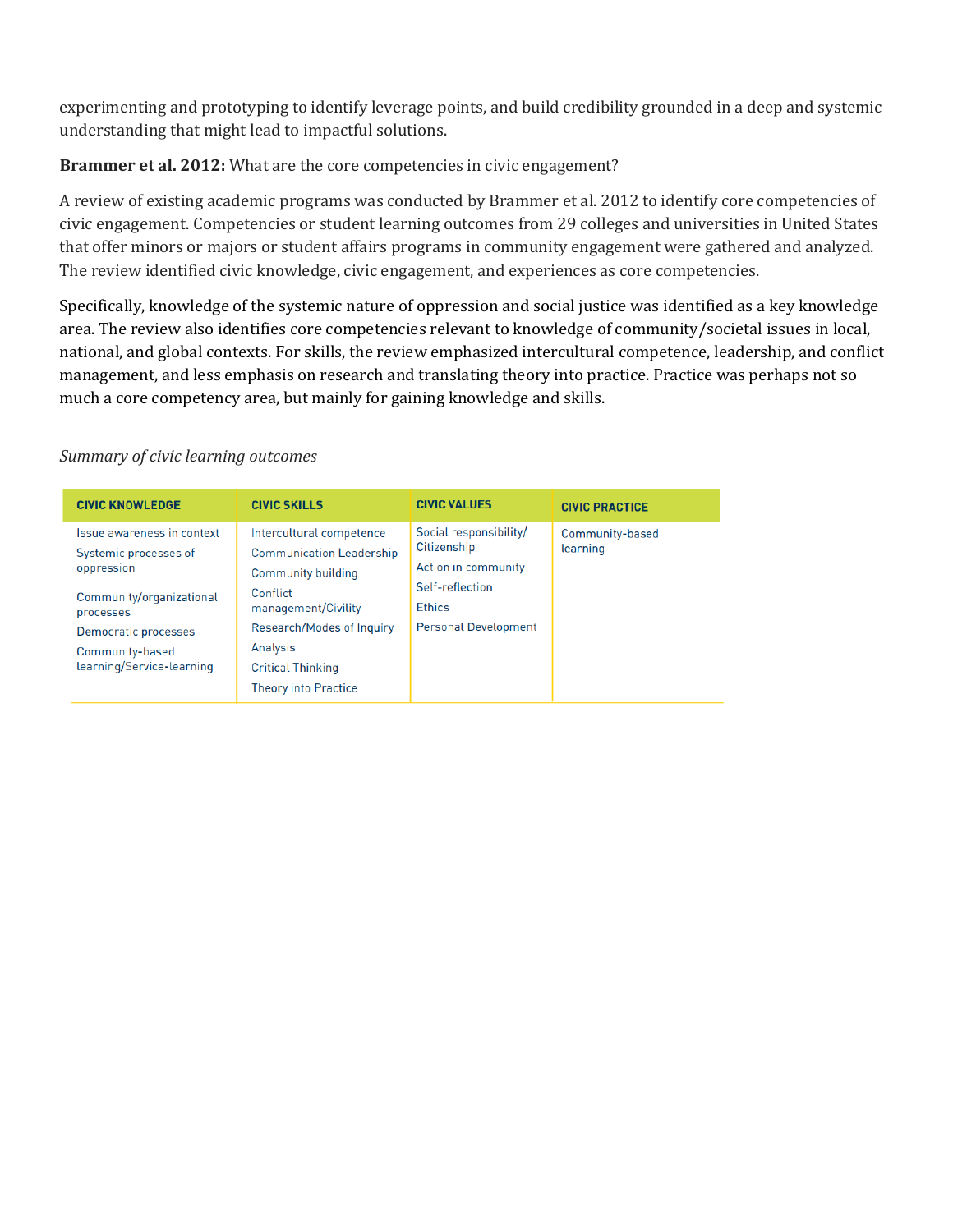## **Key question for the Sandbox: Are we aiming for new** *student-led* **or** *community-led* **initiatives?**

Community engagement is widely seen as essential to the development of solutions for addressing social needs (Davies & Simon, 2013; TEPSIE, 2014). As communities have specific knowledge on the challenges that they face, engaging with communities can allow for better understanding of such challenges. Additionally, the diverse perspectives offered by communities can be a valuable source of innovative ideas. Finally, when communities are actively involved in the decision-making processes surrounding an innovation, the innovation is more likely to be adopted and sustainable.

### So...what role does community play on campus? Differences between social entrepreneurship and civic **engagement**

The teaching *practices* of social entrepreneurship and CES in universities are not dramatically different (McBride & Myln, 2016). Both approaches involve internships, coursework, community services, international trips, and group- or team- based programs. In social entrepreneurship however, competitions and hackathons are popular, whereas service learning is common in CES. Indeed, these differences reflect different values - competition for market-based approaches, and service learning for collaboration.

The relationship between universities and community partners is also different among the two movements. Those working in social entrepreneurship tend to view the individuals affected by their work as clients and may see students in the field as consultants serving the client who may fill the role of end users. In contrast, those working in civic engagement often position community members as experts and co-educators who best know the issues at hand because they live those issues. Furthermore, in social entrepreneurship internships, the partner generally pays the student for their time along with the institution for assigning the student. In contrast, civic engagement more-so reflects a charity ideal – with partners assume the opportunity costs and students volunteer their time.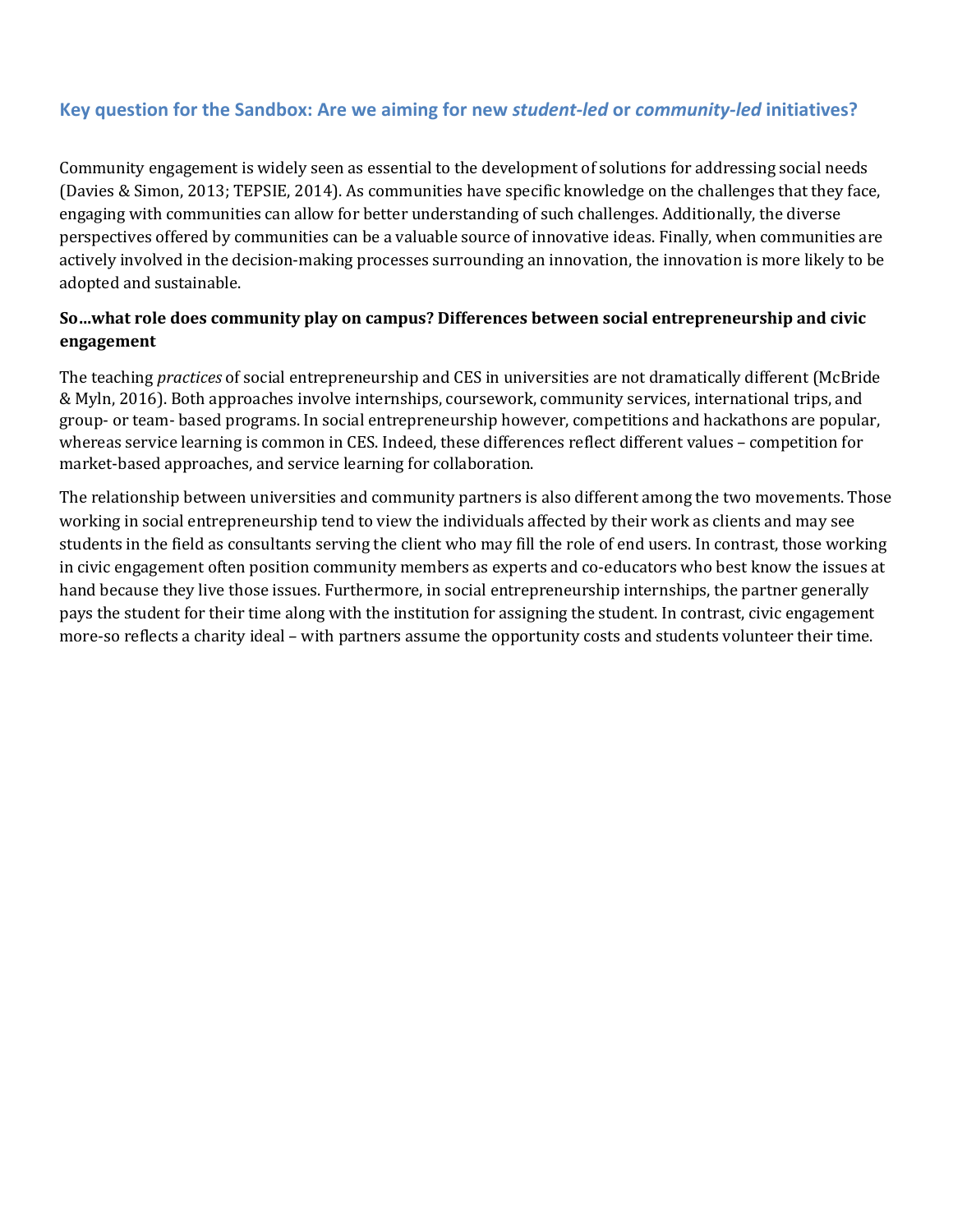## **Examples of community engaged scholarship and social entrepreneurship**

Some universities have organized hubs that brought together several types of efforts for community impact – including CES, social entrepreneurship - for information sharing and joint programming. These initiatives, described below, often engage in activities that bring students and community members together in codeveloping projects.

### **Local Economic Development Lab**

The Local Economic Development Lab (LEDlab) is a social innovation lab (Bird, Reuda, I., & Williams, 2017). It is a  $3$ -year university-community partnership (2015-2018) supported by Ecotrust Canada and Radius Simon Fraser University (SFU). LED lab provides full-time graduate students with two 4-month paid internships (8 months total). Students are supported through training, mentorship, and a peer-based learning program. Graduate students supply research and prototyping support to various products. This model helps to add capacity to community-led projects while building community engagement experience for graduate students.

#### *Selecting community partners and students*

The projects must be led by individuals, groups, or organizations with deep roots in community. Preconditions: the community partner has a paid staff who has the capacity to mage a graduate student project coordinator; the project is in 'start up' stage, rather than 'idea stage'; and those most affected by the problem are involved in project development and design.

Graduate student Project Coordinators are recruited and assigned to a specific project that focuses on problem identification, problem solving, and solution-building. Project management is overseen by the community partner, who also has a role in selecting the student. Interns are paid a total of \$20,000 for the 8 months.

### *Evaluating outcomes*

The LED Lab uses a developmental evaluation approach. Students and lab staff submit a developmental evaluation report every two weeks focused on answering the questions:

What? (describing what is happening)

So what? (implications and learning)

Now what? (how to operationalize learning).

These reports are used as a management and strategic learning tool throughout the organization.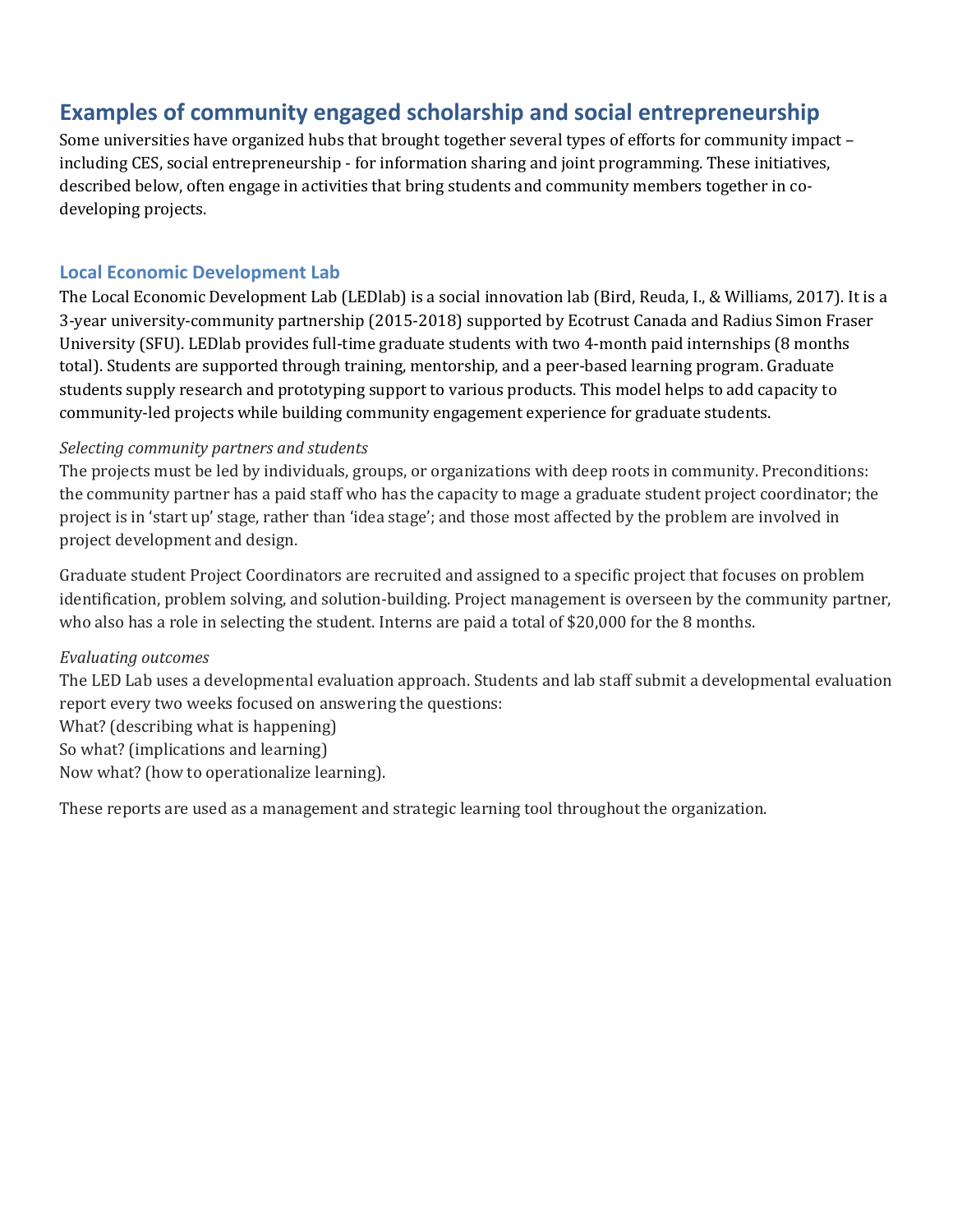



# **GRADUATE STUDENT COHORT PROGRAM ARC**

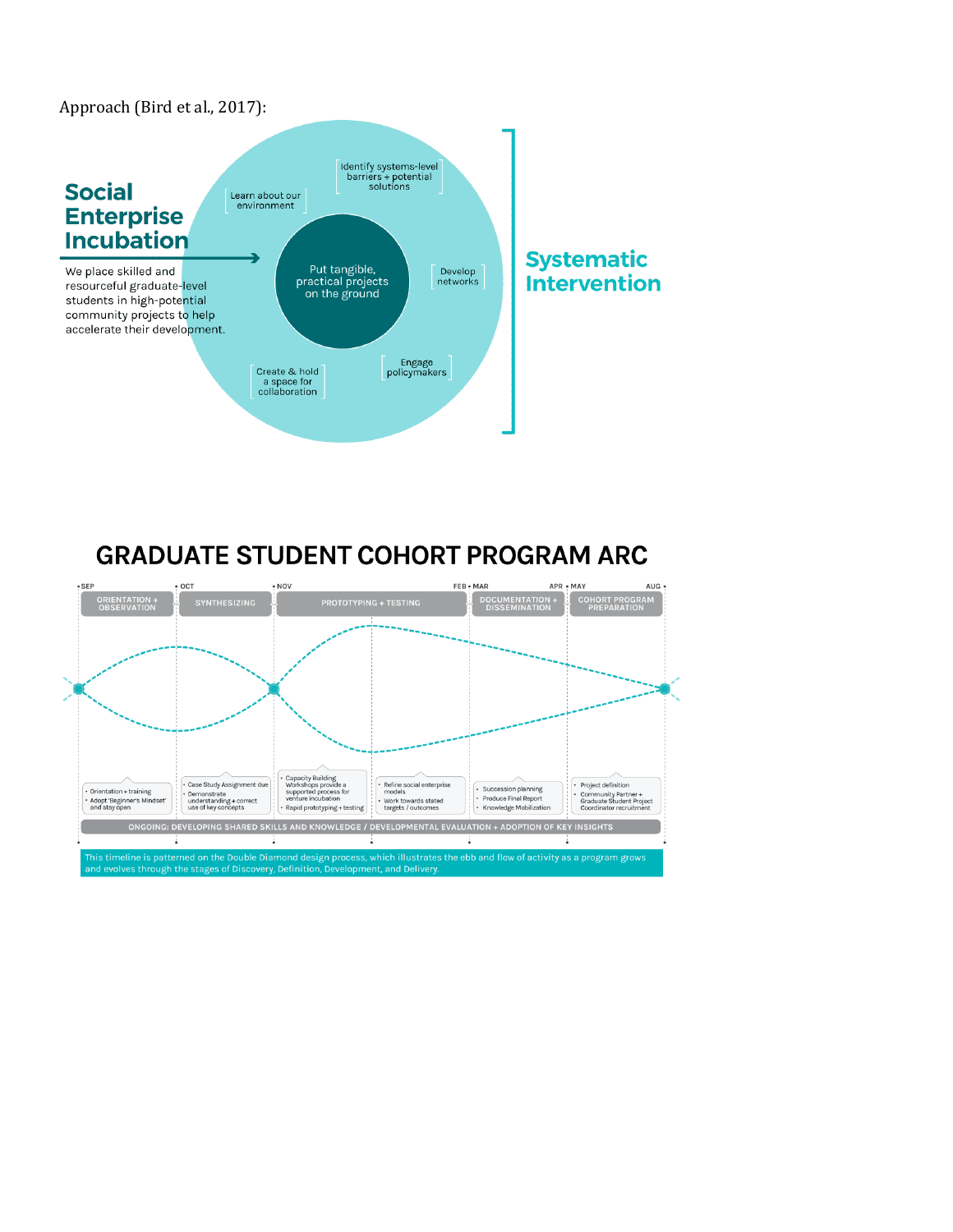## **Centre for Social Enterprise**

Memorial's Centre for Social Enterprise (CSE) acts as a catalyst to nurture social entrepreneurs and strengthen social enterprises in Newfoundland and Labrador through three strategic pillars: 1) Research Centre; 2) Supporting Teaching and Learning Programs; and 3) Social Enterprise Incubator (Memorial University of Newfoundland, 2017). The centre works within the social entrepreneurial ecosystem to create linkages among students, faculty, community, and company leaders for networking and mentorship opportunities.

### *Social enterprise incubation*

Through innovative curricular development and engaging in research initiatives, CSE supports and nurtures social enterprise growth:



## *Teaching and learning programs*

The centre supports social enterprise champions through:

- Building relationships among faculty and students across disciplines in the field of social enterprise and social entrepreneurship
- Exposing students to SE through experiential learning and new innovative curriculum and programs
- Stimulating cross-faculty courses/programs, develop courses that align with sector needs
- Working with faculty / staff to bring social enterprise content into the classroom through course assignments and projects

## *Research:*

By working together, faculty members can undertake more ambitious and relevant research; they can collaborate on larger research grant proposals to access federal granting council and provincial funding; and community leaders, social entrepreneurs and faculty members can design and implement research projects that would strengthen the social enterprise ecosystem. The centre provides pathways for graduate and undergraduate student participation on these research projects.